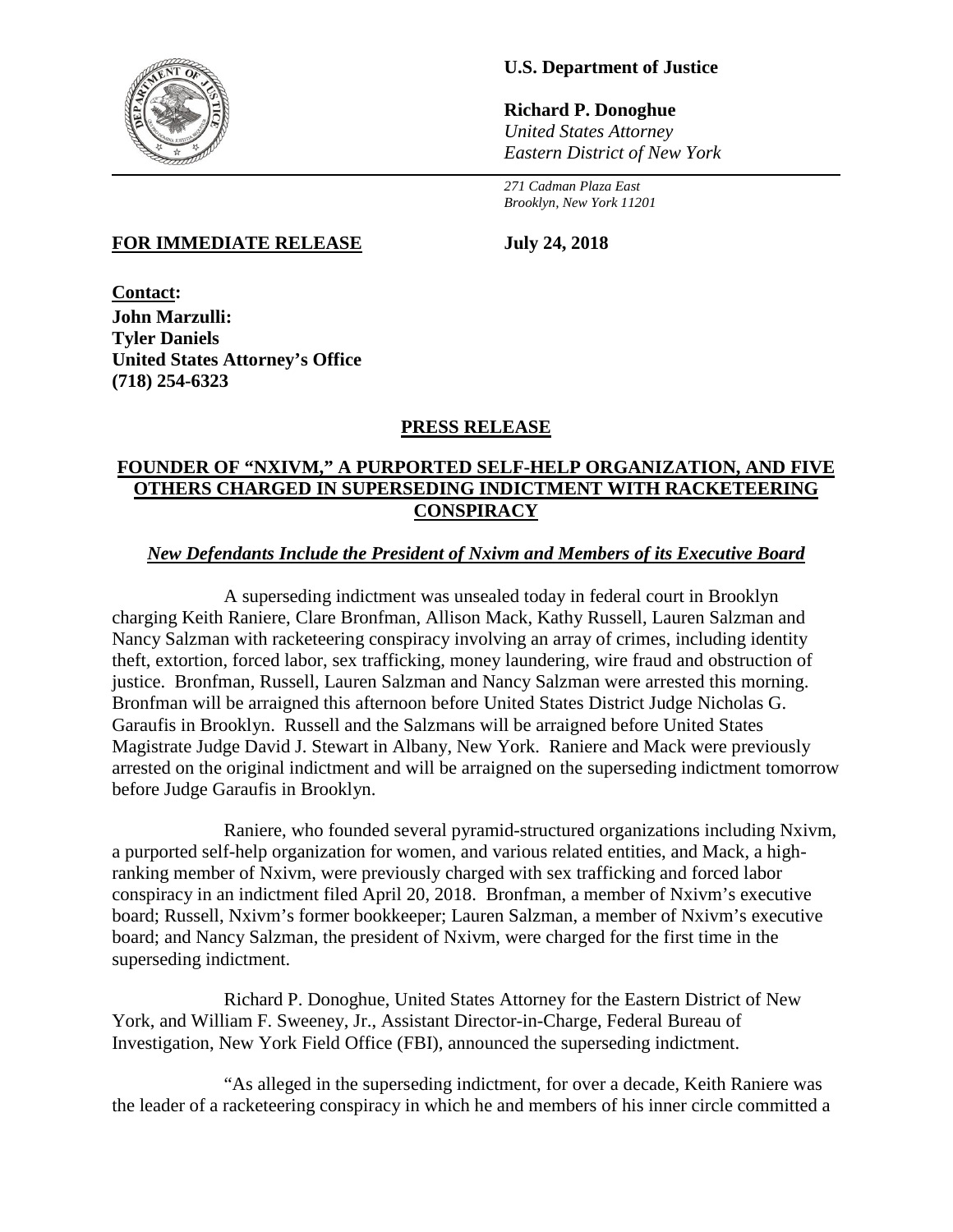broad range of serious crimes from identity theft and obstruction of justice to sex trafficking, all to promote and protect Raniere and Nxivm," stated United States Attorney Donoghue. "This Office and the FBI will continue to investigate and prosecute those who prey on others to such destructive effect." Mr. Donoghue expressed his grateful appreciation to the FBI for leading the investigation, and thanked the New York State Police, the FBI Albany Field Office, the New York State Office of the Attorney General, the New York State Department of Health, the Internal Revenue Service Criminal Investigation, New York Field Office, and the United States Attorney's Office for the Northern District of New York for their assistance with the investigation.

"As alleged, this long-running conspiracy crossed multiple avenues of criminal activity, which included, among other things, electronic monitoring; identity theft; extortion; victim smuggling; and illegal trafficking of a victim after a period of unlawful confinement. The details of these alleged crimes become more and more grim as we continue to dig deeper into the conduct of this organization and its intended mission," stated FBI Assistant Director-in-Charge Sweeney. "Today's superseding indictment highlights our commitment to bringing justice to Nxivm's many victims."

The superseding indictment alleges that from at least 2003 through the present, Raniere and his inner circle of co-defendants comprised an organized racketeering enterprise engaged in criminal activities with the aim of promoting, enhancing and protecting Raniere and members of the enterprise by recruiting others into Nxivm and DOS for financial and personal benefits. Those criminal activities included the following:

- Raniere and Bronfman conspired to commit identity theft arising out of a scheme to obtain the e-mail usernames and passwords of perceived enemies and critics of Raniere in order to monitor their electronic communications.
- Raniere and Bronfman participated in an identity theft conspiracy involving the use of credit card and banking information belonging to one of Raniere's sexual partners after her death in November 2016. Bronfman sent Raniere regular emails documenting expenses charged to the woman's credit card for Raniere's "review and approval." Those expenses included payments to a chiropractor for Raniere's benefit, as well as thousands of dollars' worth of clothing and shoe purchases for the mother of Raniere's child.
- Bronfman encouraged and induced the illegal entry into the United States of an alien for Bronfman's financial gain, engaging in international wire transfers to make it fraudulently appear that the victim had the financial resources to obtain an investor visa.
- Raniere and Lauren Salzman trafficked a victim, who was once a sexual partner of Raniere's, for labor and services. The victim was confined to a room in Clifton Park, New York, for nearly two years as punishment for having romantic feelings for a man who was not Raniere. The victim was told that if she left the room she would be sent to Mexico without any identification documents. As threatened, she was driven to Mexico and her family was instructed by co-conspirators, including Lauren Salzman, not to send the victim her identification documents.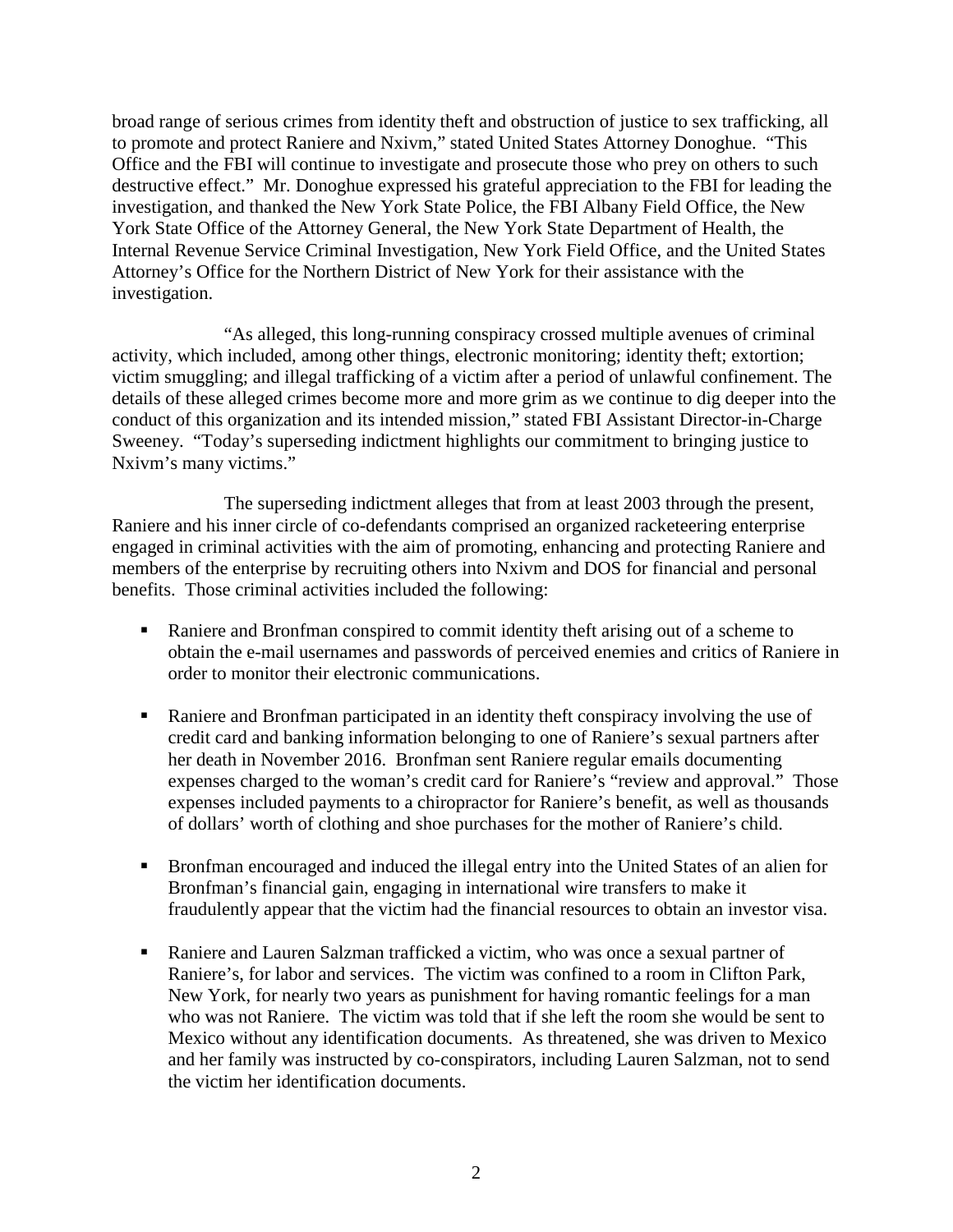- Raniere and Lauren Salzman obtained property and services from their slaves through fraud and extortion. After DOS was exposed, Salzman was one of the leaders of a disinformation campaign designed to spread lies about DOS and Nxivm members in order to discredit victims.
- Nancy Salzman, in her role as second-in-command to Raniere within Nxivm, conspired with Raniere and others to obstruct justice by altering records in connection with a civil lawsuit initiated by Nxivm against a former Nxivm student. As part of the discovery in the former student's countersuit, Nancy Salzman was ordered to turn over videos of courses the student had taken. Nancy Salzman engaged in a scheme to edit videos of courses she had taught to remove materials that she and her co-conspirators believed would have supported the former student's claims.
- Raniere and Russell conspired to commit identity theft as part of a scheme to smuggle an alien into the United States through Canada after the alien was denied entry. Russell provided the alien with an identification card bearing the last name and birthday of a dead woman.

The charges in the superseding indictment are allegations, and the defendants are presumed innocent unless and until proven guilty. If convicted, the defendants face up to 20 years' imprisonment for racketeering conspiracy, forced labor conspiracy and wire fraud conspiracy charges, as well as a maximum of 15 years' imprisonment for the identity theft conspiracy charge. In addition, Raniere and Mack each face mandatory minimum sentences of 15 years' imprisonment, and up to life imprisonment, on related charges of sex trafficking and sex trafficking conspiracy.

The government's investigation is ongoing.

The government's case is being handled by the office's Organized Crime and Gangs Section. Assistant United States Attorneys Moira Kim Penza and Tanya Hajjar are in charge of the prosecution. Assistant United States Attorney Karin Orenstein is in charge of forfeiture proceedings in connection with the case.

# **The Defendants:**

KEITH RANIERE (also known as "Vanguard") Age: 57 Waterford, New York

CLARE BRONFMAN Age: 39 Clifton Park, New York